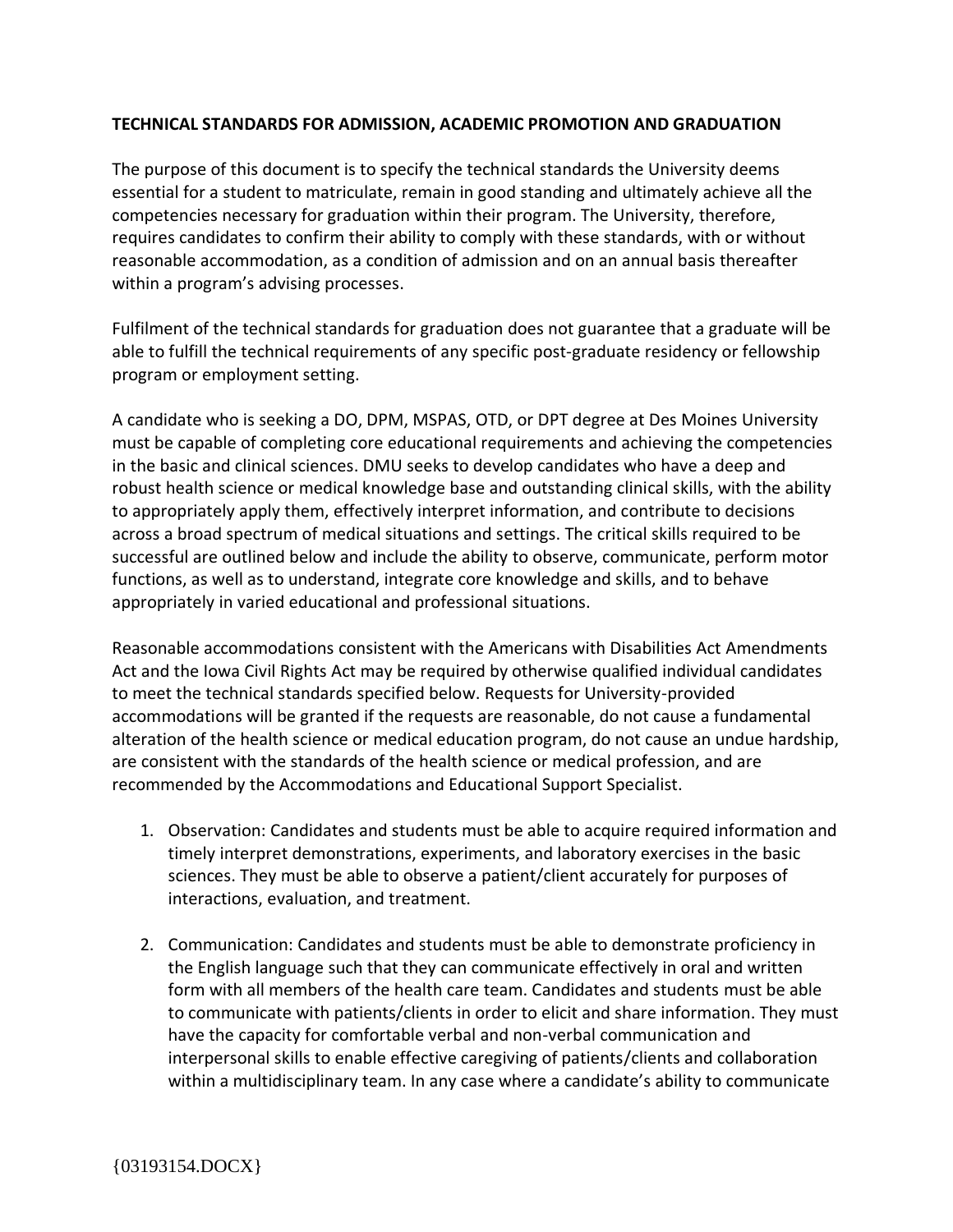is compromised, the candidate must demonstrate reasonable alternative means and/or abilities to communicate with patients/clients and members of the healthcare team.

- **3.** Motor and Sensory: Candidates and students must have sufficient motor and tactile function to execute movements reasonably required to perform basic laboratory tests, perform physical examinations, and provide clinical care, including emergency treatment to patients. Such actions may require coordination of both gross and fine muscular movements and strength, vestibular function, and functional use of the senses of touch to meet professional care standards. In any case where a candidate's ability to complete and interpret physical findings using such skills and functions is compromised, the candidate must demonstrate reasonable alternative means and/or abilities to retrieve these physical findings. Candidates and students must be willing and able to touch and examine **without regard to race, color, national origin, ethnicity, creed, religion, age, disability, sex, gender, gender identity, sexual orientation, pregnancy, veteran status, genetic information, or other characteristics protected by law.**
- 4. Strength and Mobility: Candidates and students must demonstrate strength, including upper and lower extremity and body strength, and mobility to provide clinical care, attend to emergency codes, and to perform or direct such maneuvers as CPR.
- 5. Evaluation and Treatment Integration: Consistent with the ability to assess at a minimum symmetry, range of motion, and tissue textures, candidates and students must perform proper evaluation and treatment integration.
- 6. Intellectual, Conceptual, Integrative, and Quantitative Abilities: Candidates and students must have the ability to accurately measure, calculate, reason, analyze, synthesize, problem solve, and think critically. They must also have the ability to participate and learn through a variety of modalities including, but not limited to, classroom instruction, small groups, virtual learning, team and collaborative activities. Interpretation of information from multiple sources (written, verbal, environmental, and interpersonal) is also expected. In addition, candidates and students should be able to comprehend three-dimensional relationships and understand the spatial relationships of structures. Candidates and students must be able to concentrate, timely analyze and interpret data, and make decisions within areas in which there is a reasonable amount of visual and auditory distraction.
- 7. Behavioral Attributes, Social Skills, and Professional Expectation: Candidates and students must be able to effectively utilize their intellectual abilities, exercise good judgment, complete all responsibilities attendant to the evaluation and care of patients/clients, and develop mature, sensitive, and effective relationships with patients and colleagues. Candidates and students must be able to professionally manage heavy workloads, prioritize conflicting demands, and function effectively under stress. They must be able to adapt to changing environments; to display flexibility, to learn to function in the face of their own possible biases and uncertainties inherent in the clinical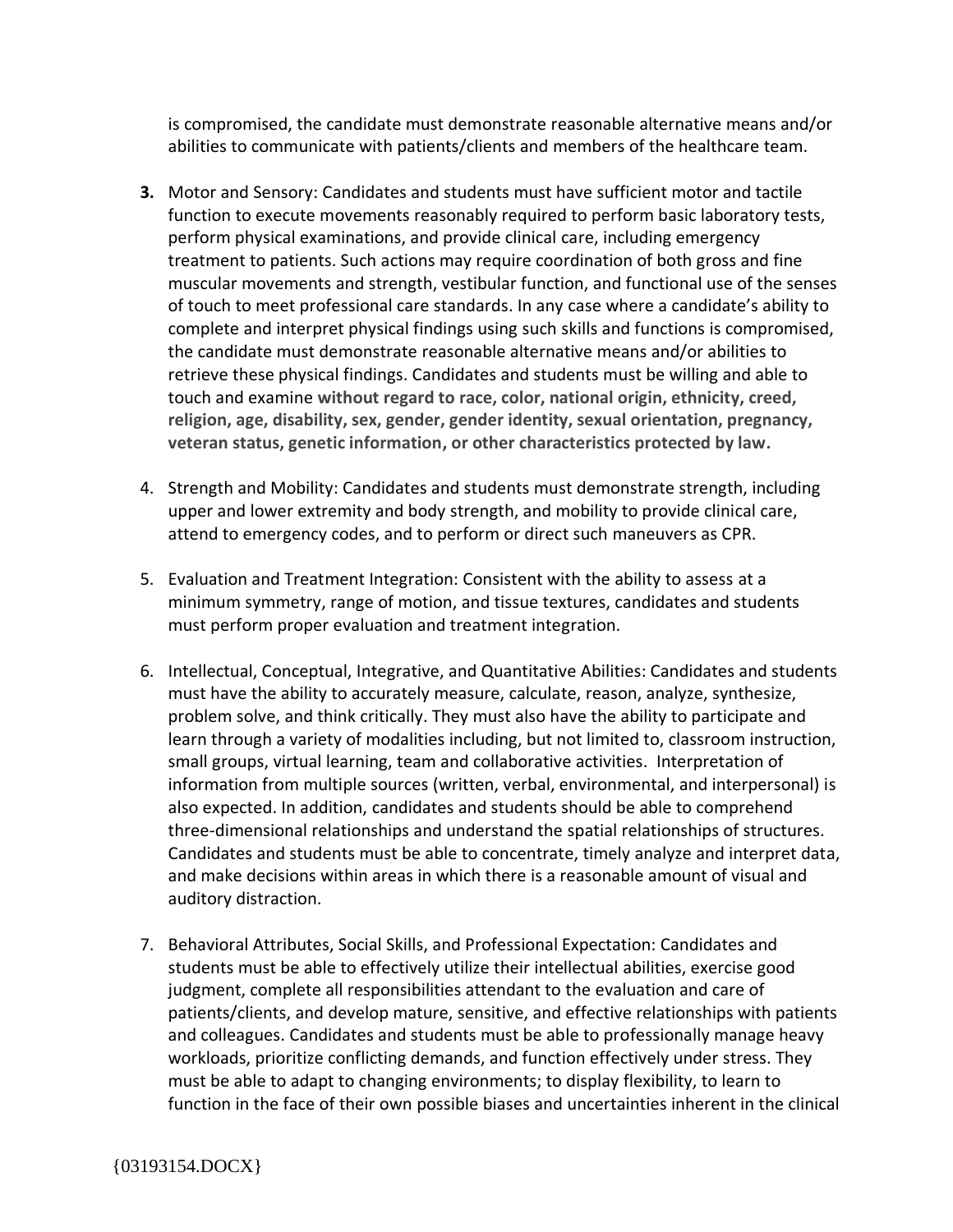problems of patients, and to not engage in substance overuse or abuse. Candidates and students must be able to understand and determine the impact of the social determinants of health and other systemic issues (including workload and environmental demands) which impact the care for all individuals in a respectful and effective manner regardless of race, color, national origin, ethnicity, creed, religion, age, disability, sex, gender, gender identity, sexual orientation, pregnancy, veteran status or any protected status. Professionalism, compassion, integrity, concern for others, ethical standards, interpersonal skills, engagement, emotional intelligence, and motivation are all qualities that are required throughout the educational process.

## **REASONABLE ACCOMMODATIONS**

Des Moines University welcomes qualified candidates and students with disabilities who meet the technical standards of the program, with or without reasonable accommodations. Students with a disability who may need accommodations during their educational career at DMU will be asked to reaffirm their need for accommodations when acknowledging the ability to meet technical standards annually. The student is responsible for requesting accommodations through the Accommodations and Educational Support Specialist in the Center for Educational Enhancement in person, by phone (515-271-4452) or by email (accommodations@dmu.edu). The Accommodations and Educational Support Specialist reviews all requests for accommodations through an individualized, interactive process.

The use of an intermediary may be a reasonable accommodation while performing some nonessential physical maneuvers or non-technical data gathering. However, an intermediary cannot substitute for the candidates' or student's interpretation and judgement. Intermediaries may not perform essential skills on behalf of the candidate or student, nor can they replace technical skills related to selection and observation.

## **PROCESS FOR ASSESSING COMPLIANCE WITH THE TECHNICAL STANDARDS**

Candidates are required to attest at the time they accept an offer to matriculate that they meet the applicable technical standards, with or without reasonable accommodation, and annually confirm they continue to meet these standards. These standards are not intended to deter any candidate or student who might be able to complete the requirements of the curriculum with reasonable accommodations.

The University will provide reasonable accommodations as may be required by the Americans with Disabilities Act or the Iowa Civil Rights Act

A student whose behavior or performance raises questions concerning his or her ability to fulfill these technical standards may be required to obtain evaluation or testing by a health care provider designated by the University, and to provide the results to the Center for Educational Enhancement to be considered as part of the interactive process to determine possible reasonable accommodations.